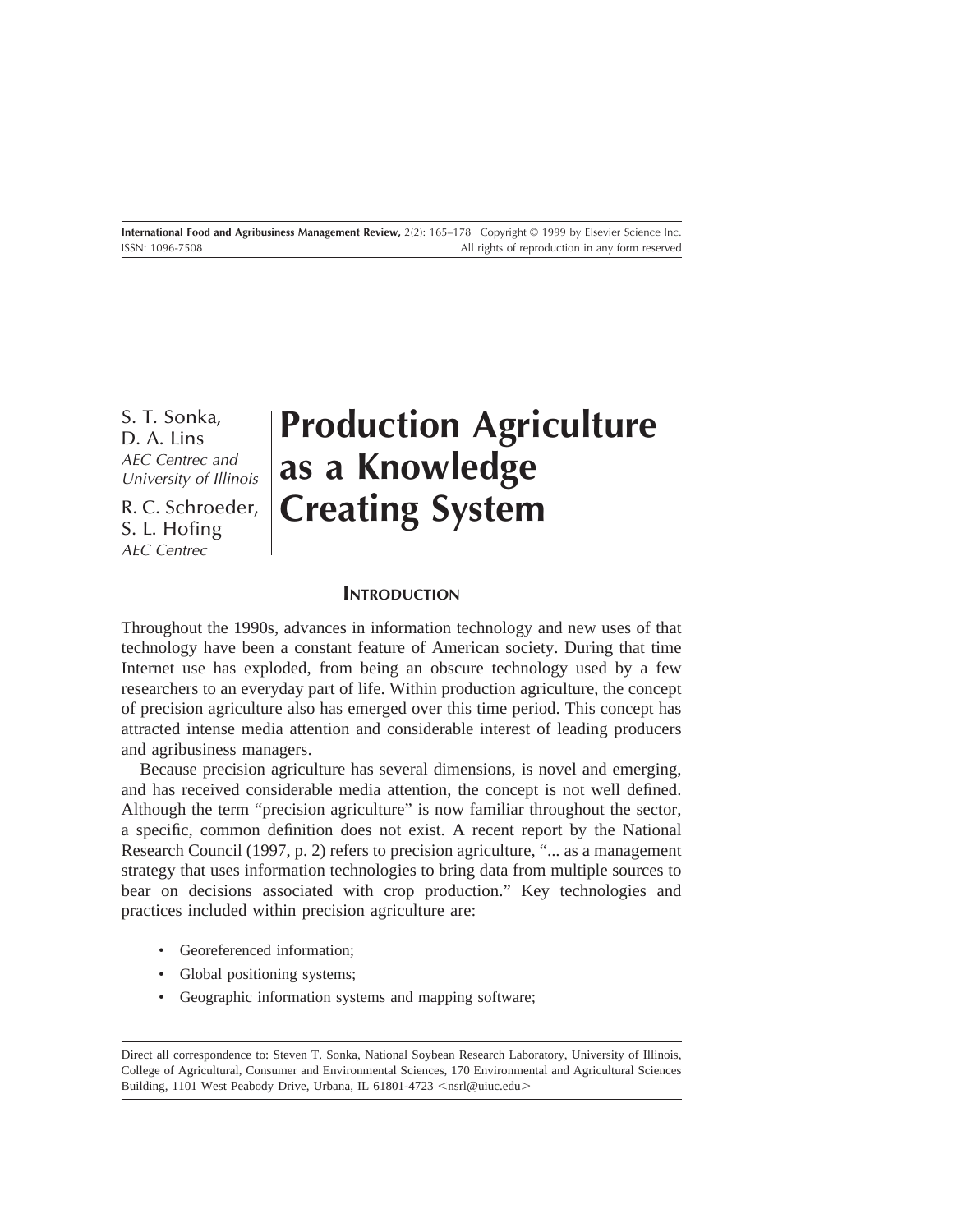- Yield monitoring and mapping;
- Variable-rate input application technologies;
- Remote and ground-based sensors;
- Crop production modeling and decision support systems; and
- Electronic communications. $<sup>1</sup>$ </sup>

This article employs a similarly broad definition when referring to precision agriculture. This structure is attractive because it is comprehensive and recognizes the potentially critical role of electronic communications.

Despite the general optimism regarding precision agriculture, considerable uncertainty exists regarding 1) the market forces and justifications that will fuel adoption and general implementation of precision agriculture and 2) the implications of widespread adoption (if it occurs) on market structure. The purpose of this article is to employ key economic and strategic concepts to evaluate those uncertainties. In particular, the article's following four sections will:

- 1. identify three key economic and strategic concepts relevant to this analysis;
- 2. use those concepts as a strategic lens to examine the future evolution of precision agriculture;
- 3. consider effects upon the broader food and agricultural sector; and
- 4. propose implications for farm and agribusiness decision makers.

# **STRATEGIC PERSPECTIVES**

The increasing use of information in today's economy is well chronicled. Numerous articles extol the virtues of information technology in redefining markets and industries. However, as many articles could be found bemoaning the costs, in financial and organizational resources, of the application of information technology. This section will briefly review key analytical studies of the impacts of information technology and then will present economic and strategic concepts relevant to the issue.

## **Experiences from the Marketplace**

Although much of the attention devoted to marketplace effects of information technology has been anecdotal in nature, careful scholarly analyses have recently become available. These efforts have provided a number of key findings. Central among those findings is that learning is an important element of the process. Learning, in this context, includes discovering the indirect effects of the technology (and the information captured in its use), as these effects often are more extensive than the initial direct effects. This leads to the classic S-shaped adoption curve, where the technology is available for a relatively long period and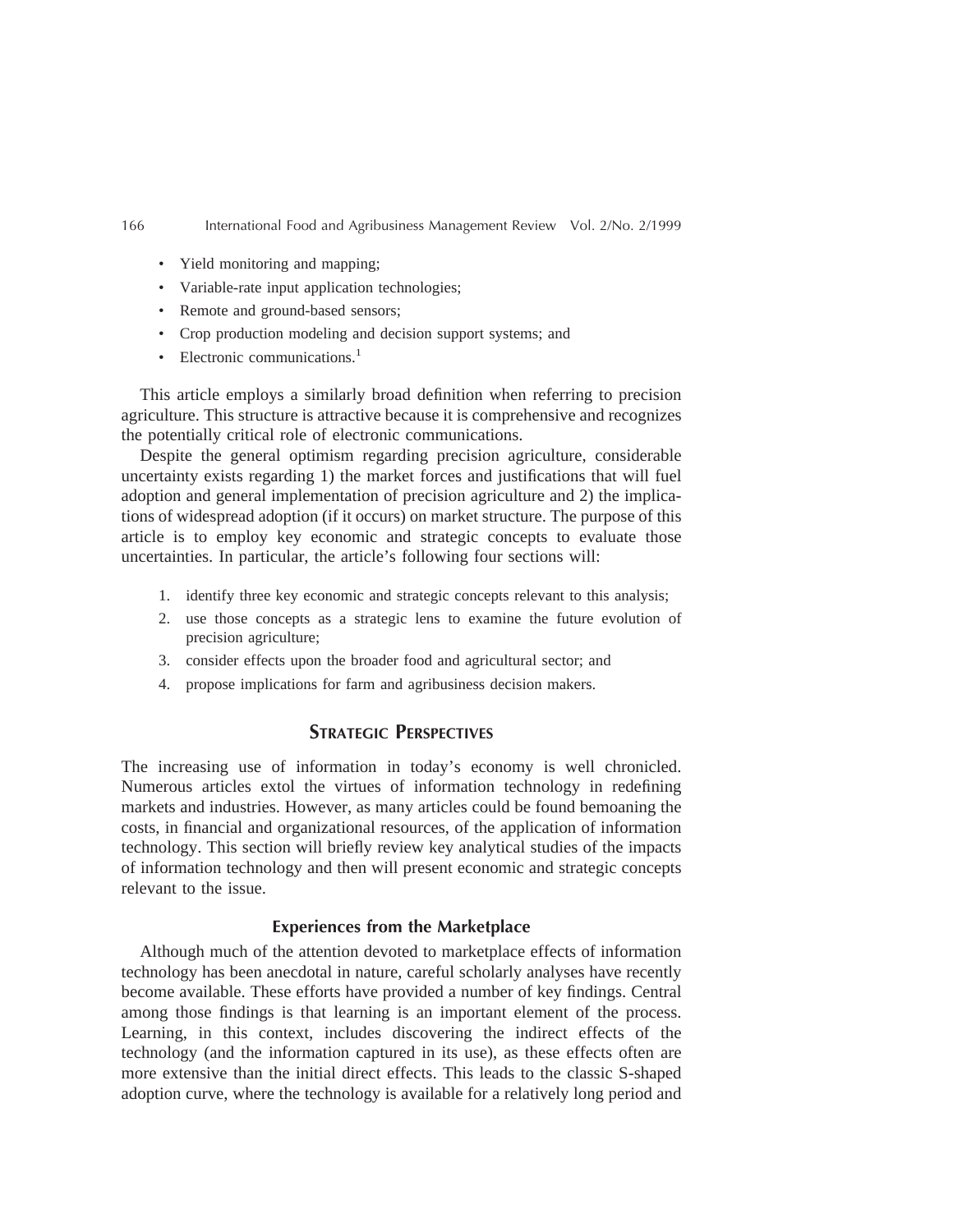then an apparently sudden burst of adoption occurs. Anticipating *when* that burst of adoption will occur is a particularly important challenge for managers.

The adoption of information technology and its use often attracts media attention. And the early success of major implementations, such as introduction of the Sabre System by American Airlines, sets a tone that leads to overly optimistic reporting of success (Buday, 1986). This rather uncritical reporting actually heightens the manager's difficulty in evaluating technology of this type by disguising the planning and implementation difficulties that often are part of the actual experience (Clemons, 1991; Leonard-Barton, 1995).

Fortunately, rigorous analyses of the implementation processes and effects of the use of information technology are becoming available. Peffers and Dos Santos (1996) provide an analysis of the introduction of ATM machines across 2,534 U.S. banks over the period 1974 to 1986. Interesting among their findings are 1) the presence of adoption patterns that can be best described as exponential or logistic in form, 2) the need to conduct longitudinal analyses to estimate the full benefits of the technology, and 3) that the benefits tended to accrue differentially to early adopters.

Hitt and Brynjolfsson (1996) analyzed 397 large U.S. firms for the period 1987–1991. Their analysis successfully linked spending on information technology to increased productivity and to increased consumer value. However, overall industry profitability tended to be unchanged. This suggests that information based technologies may in the long run be more like strategic necessities than sources of differential sustainable advantage (Floyd and Wooldridge, 1990; Kettinger, Grover, Guha, and Segars, 1994)

The findings of Powell and Dent-Micallef (1997) support this notion. Their analysis of the U.S. retailing sector indicates that adoption of information technology alone is not sufficient to explain differential firm performance. Instead success tends to accrue to firms who leverage information technology with their intangible, complementary human and business resources. These results indicate that information technology adoption may be consistent with a resource-based view of strategic management (Barney, 1991; Rumelt, 1987).

## **Conceptual Foundations**

As physicist Niels Bohr has said, "Prediction is extremely difficult. Especially about the future." (Burke, 1995, p. viii). However, it is useful to attempt to understand market and technological forces employing solid concepts based upon economics and strategy. This section will briefly discuss three such concepts that will be employed as a lens to consider the future evolution of precision agriculture.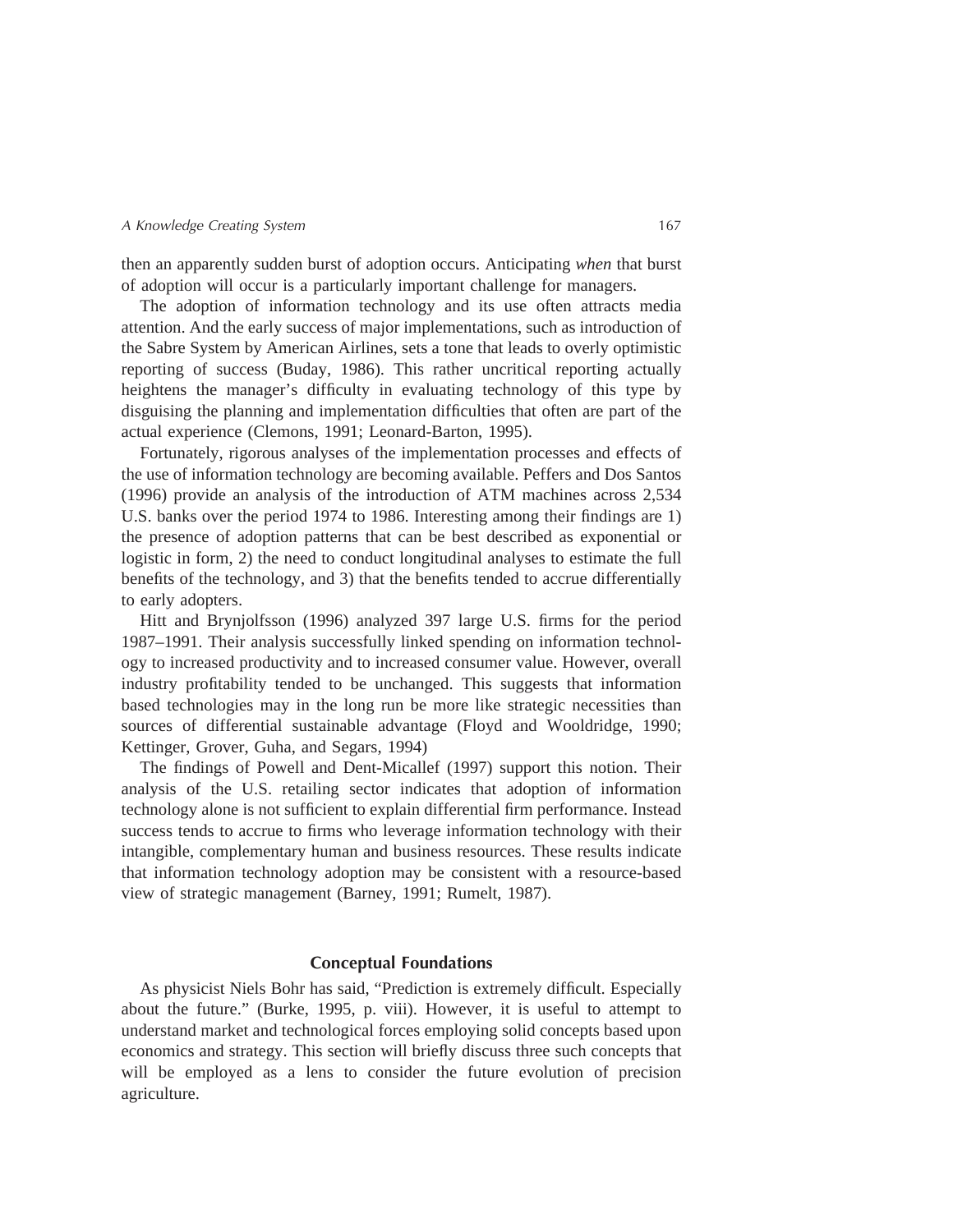#### **Schumpeter and Creative Destruction**

The preponderance of economic analysis has focused on stability and attaining equilibrium. Keynesian macroeconomics and neoclassical theory of the firm have provided important understanding both at the policy and decision maker levels. However, those approaches are challenged to explain the dynamically changing economy that faces today's agricultural decision makers.

An alternative perspective to "economics as equilibrium" has received much attention recently. The writings of Schumpeter (1950) emphasize that the role of capitalism is not to achieve some comfortable and stable equilibrium. Instead this approach asserts that capitalism, by its nature, promotes economic change, including structural change in markets and industries. Structural change can emanate from a number of sources including new consumer goods, production methods, and marketing systems. The resulting concept of creative destruction emphasizes that the seeds of change reside within all economic systems; even those that are successful.

Indeed the Schumpeterian perspective stresses the incessant nature of forces for change. Therefore, even though commodity agriculture has a successful history in terms of providing large quantities of safe, affordable raw materials to the food industry, its very success provides the platform to seek out technologies and innovations to better serve food consumers.

#### **Nonaka and Takeuichi and the Knowledge Spiral**

Knowledge creation and knowledge management have become managerial buzzwords of the 1990s. Nonaka and Takeuichi (1995) provide a particularly useful evaluation of the process by which firms employ systems to generate decision relevant knowledge. Central to their analysis is the identification of two types of knowledge and the realization that the interaction of both types is critical to knowledge creation. Explicit knowledge refers to knowledge that is transmittable in formal, systematic language. Definitions, equations and theories in journal articles and textbooks are examples of explicit knowledge. Structured educational experiences typically emphasize the value of explicit knowledge.

Nonaka and Takeuichi (NT) make an important contribution by stressing the key role of tacit knowledge in the business processes. Tacit knowledge refers to the "mental models" that all decision makers possess of "how the world works". Tacit knowledge also can be thought of as know-how, experience and skill that we all use.

NT emphasize the interactive role of both explicit and tacit knowledge and stress that managers should define systems and processes to intensify the effectiveness of these interactions. When effective, such systems result in the knowledge spiral depicted in Figure 1. This figure stresses the interaction of explicit and tacit knowledge types. The upper left-hand quadrant, labeled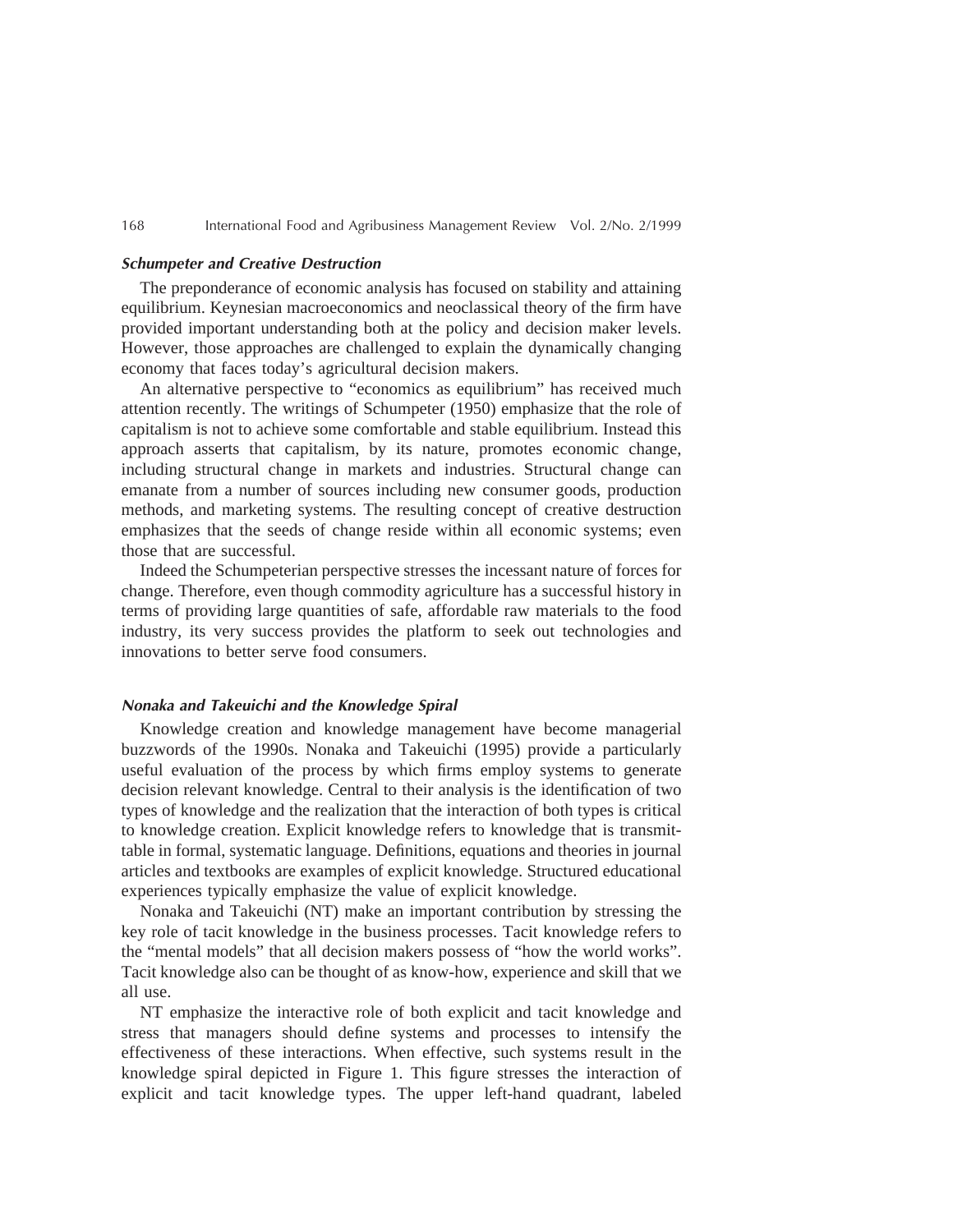

Figure 1. Knowledge Convernsion in a Knowledge Creating System

observation, focuses on the decision maker's ability to recognize problems and opportunities, often from subtle, non-written cues. The experienced manager (whether a farmer or a food processing plant manager) who seemingly can sense that performance problems exist even when they are invisible to others exemplifies this tacit, observation phase. The documentation (upper right-hand) quadrant recognizes that tacit observation by itself often is insufficient. The process of making tacit knowledge explicit, which occurs in the documentation phase, is necessary for effective communication but this step also results in clarification of the situation. The lower right-hand quadrant, analysis, refers to the type of intensive study and investigation that we typically assign to analytical problem solving and research. The fourth section of Figure 1, labeled implementation, recognizes that there are tacit knowledge creation opportunities associated with the application of recommendations and technologies that result from formal analysis.

The circular set of arrows shown in Figure 1 illustrates the knowledge spiral concept advanced by NT. Their analysis emphasizes that effective knowledge creation (similar to Senge's [1991] organizational learning) is a continual process, incorporating both tacit and explicit knowledge. NT conduct their analysis in the context of the individual firm. However, this framework is relevant at the market and industry level as well. Indeed the knowledge spiral of Figure 1 appears, at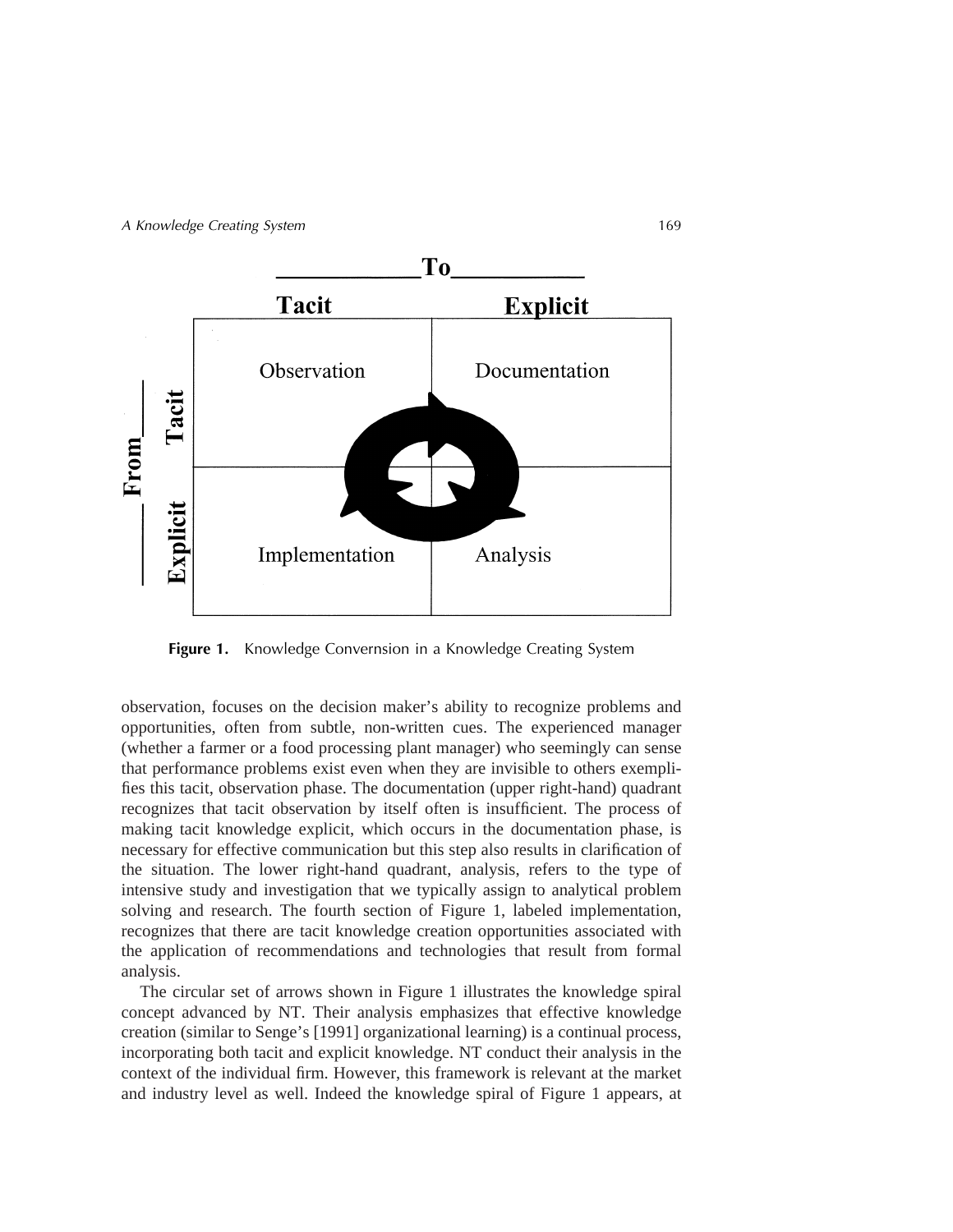least partially, to explain the historic effectiveness of the Land Grant university /U.S. Department of Agriculture research/extension system in U.S. agriculture.

## **Sampler and the Redefinition of Industries**

Extensive use of information technology has redefined industries throughout the economy. Although the effects often have been described in some detail, the underlying mechanisms that fuel industry transformation are less well understood. Sampler (1997) provides an important analysis of these underlying mechanisms. His analysis stresses that, although industry transformation may be the result, we need to understand the impact of information technology at the level of the individual transaction. Based upon Sampler's analysis, two key transaction characteristics are identified:

- Separability refers to the extent to which specific information attributes can be captured in association with each transaction and
- Aggregation potential refers to the extent to which those information attributes can be leveraged to gain economic value beyond the purpose of the original transaction.

Traditionally an economic transaction is perceived as the exchange of a good or service for cash. The information attributes that *must* be captured for such an exchange are relatively minimal; the amount of cash and the quantity of the product. Clearly the introduction of low cost information systems has materially altered the nature and amount of attributes that are routinely captured in many of today's economic exchanges. Considerable effort is now expended to identify the purchaser, to profile that purchaser in terms of a host of demographic dimensions, and to provide a detailed depiction of the purchase situation itself.

But information technologies are now being employed in settings that require us to alter our perception of what an economically relevant transaction is. Real time sensors can monitor engine performance or tire wear, for example. When equipped with communication capabilities such monitors can alert decision makers of the potential for critical problems before these problems occur.

The second transaction characteristic is aggregation potential. Knowing the purchase habits of one consumer is interesting but there is relatively little economic value that can be gained from that information. However, being able to accumulate and analyze the purchase behaviors of many consumers can have considerable value. In the case of a sensor tracking engine performance, there is value (which is at least greater than the cost of employing the sensor system) in knowing the status of that one engine. Again, however, there are additional benefits available if that data can be accumulated, analyzed, and used to predict and enhance future performance. These examples illustrate the key role of the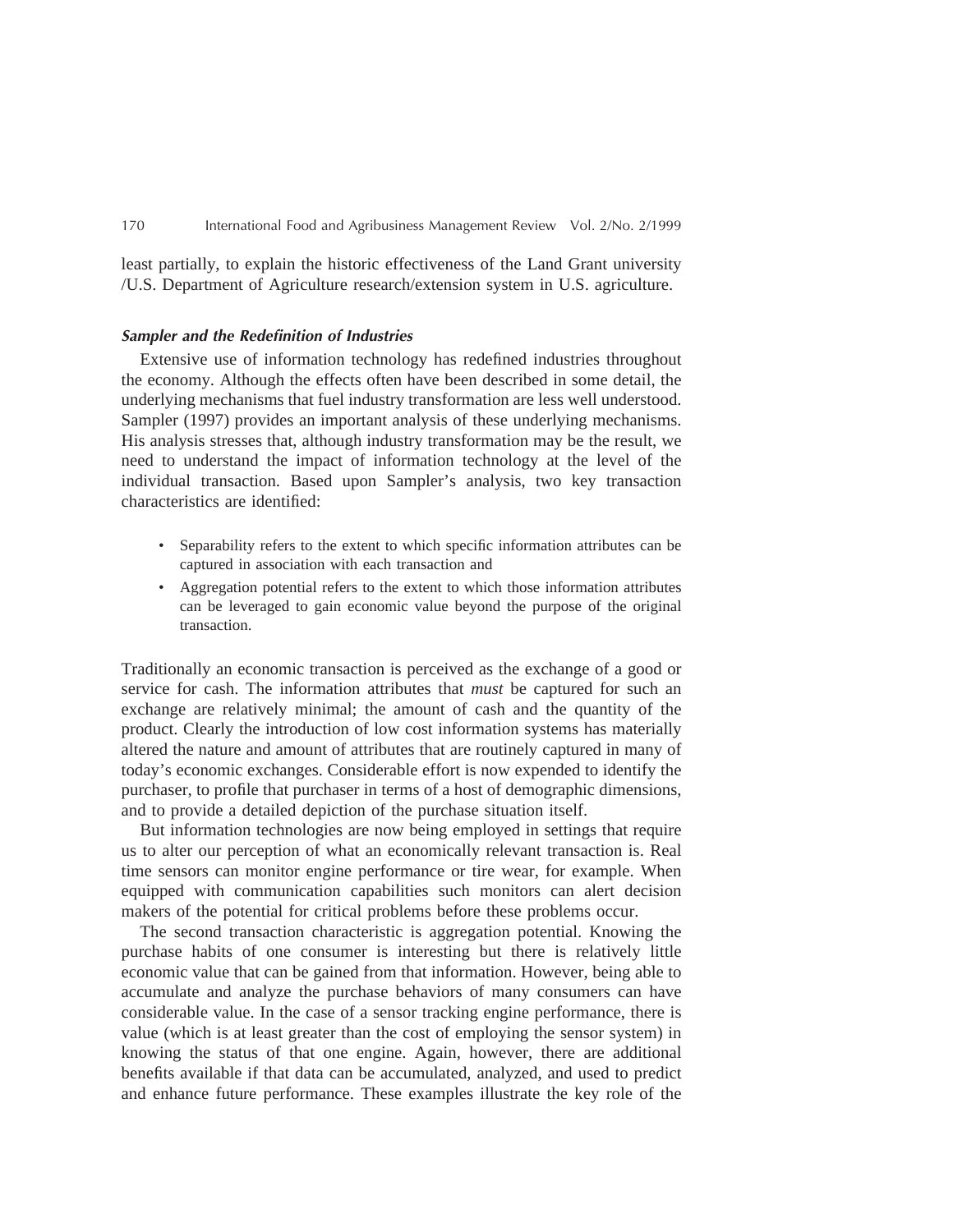aggregation potential characteristic as the use of information technology redefines industries.

Aggregation potential typically requires sophisticated analysis, extensive communications and the ability to capture returns from wide-spread application of the algorithms defined. As detailed by Shapiro and Varian (1999), these characteristics result in significant economies of scale on the "supply-side" of information economics. First-mover advantages, therefore, accrue to the first firm to effectively create a system that can exploit aggregation potentials.

## **Synthesis of Concepts**

Although presented as three individual concepts, the ideas presented in the preceding subsections can be effectively linked together.

- The separability and aggregation potential characteristics of Sampler's analysis have interesting comparability to the tacit and explicit knowledge concepts of NT. Prior to the extensive availability and application of information technologies, decision makers observed many of the attributes that are now separable through technology use. Therefore, application of information technology allows mangers to make explicit many information attributes that previously were only tacitly available.
- The analysis component of the NT knowledge spiral and the aggregation potential transaction characteristic similarly are interrelated. Advanced information technologies allow analysis in greater depth and with more timely application than ever before. The documentation and implementation phases of the NT knowledge spiral are fueled by the capabilities of today's electronic communication capabilities.
- The validity of Schumpeter's philosophy of the incessant nature of change in capitalistic systems has been reinforced as information technology has redefined industries throughout the economy. A key strategic question for agricultural managers is how those forces of creative destruction will unleash themselves in the food and agricultural sector.

## **INFORMATION TECHNOLOGY IN PRODUCTION AGRICULTURE**

As noted previously in this article, the precision agriculture concept relates to several technologies and their potential application in a number of production practices. More detailed discussions of these technologies and applications can be found in numerous other sources (Pierce and Sandler, 1997; Robert, Rust, and Larson, 1996). The next segment of this discussion will explore precision agricultural practices through a lens that joins transaction separability and NT's process of converting tacit to explicit knowledge.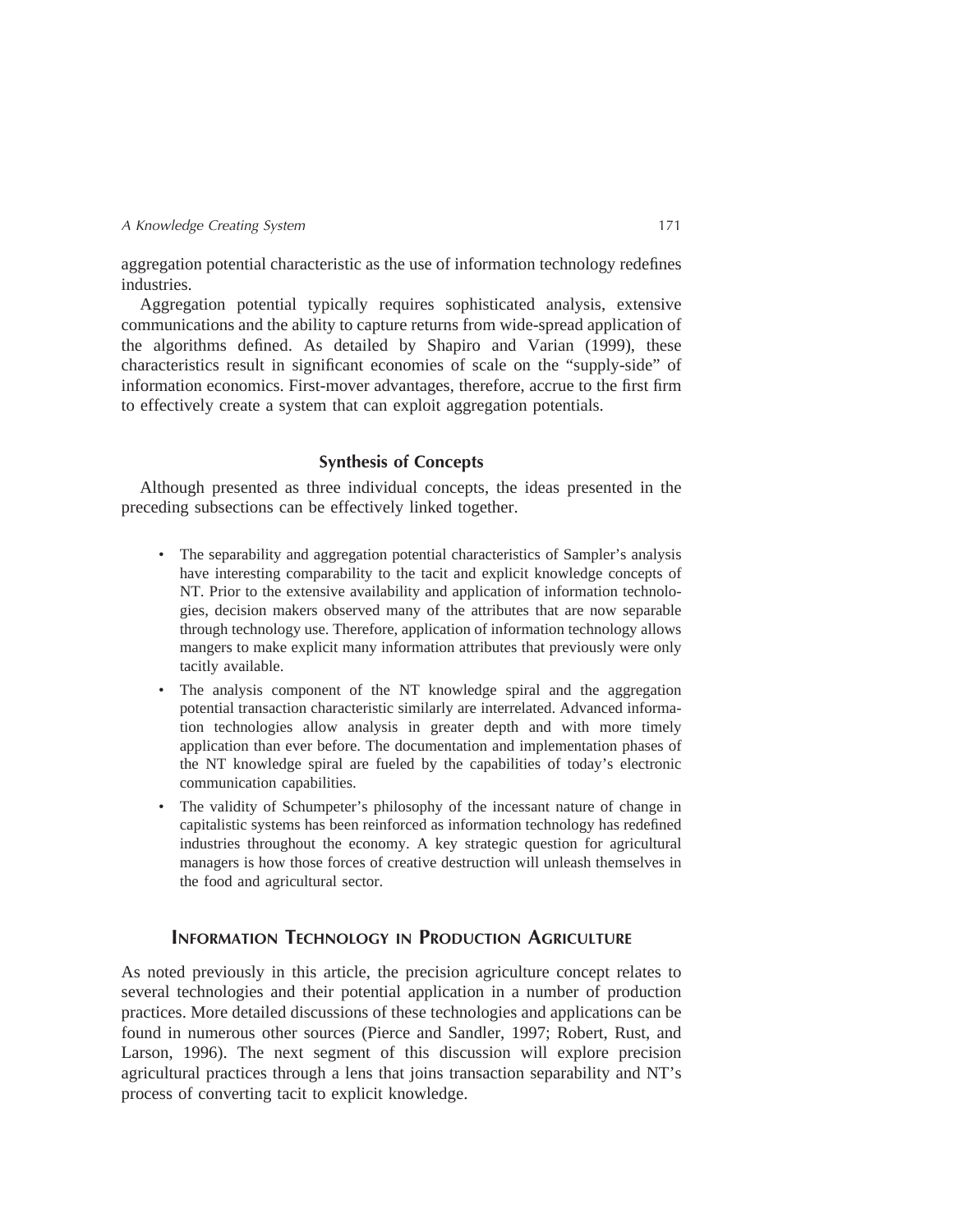Much of the discussion of precision agriculture focuses on the direct effects; emphasizing more specific input application and associated potential cost reductions and/or yield increases. The more strategic focus advanced here, however, identifies the potentially critical role of electronic data capture inherent in these practices. From this strategic perspective, we can see that these precision agriculture practices satisfy the separability characteristic of Sampler's framework.

The use of precision agriculture allows information that formerly was only available tacitly to now be available explicitly. The crop yield monitor is an interesting illustration of this point. Crop farmers are, and probably always have been, passionately interested in knowing how their own crops are yielding. Conversations among farmers during harvest typically include a discussion of yields. Historically numerous clues were employed; such as how many "rounds" it took to fill a wagon or the sound of the combine engine. The knowledge created was tacit in nature but the judgments formed by that knowledge influenced future decisions. The use of yield monitors now provides that information in an explicit form.

But separability and explicit information availability are only part of the strategic framework defined here. Aggregation potential must exist so that the knowledge spiral can be effective. The geographic dispersion and biologic uncertainty inherent in production agriculture suggest that it may be difficult for the individual producer to aggregate information and to perform the sophisticated analysis required to achieve the knowledge spiral that ultimately might be available. New tools are needed to achieve those goals.

Electronic communications and the Internet are affecting activity throughout the economy, allowing aggregation potentials to be exploited and by fueling the knowledge spiral. Adoption of these technologies in production agriculture currently lags behind the sectors that are most advanced in this area. However, that doesn't necessarily mean that such adoption will not occur in the future. For example, production contracts for identity preserved grain are being communicated and executed over the Internet via the OSCAR (Optimum Sales Connection And Resource) system (Optimum Quality Grains, 1999).

Another indication of the potential for use of these technologies in production agriculture is provided by the Cyberfarm experience. (More detailed discussion of Cyberfarm is available from Sonka and Coaldrake [1996].) Cyberfarm is an Internet web site created by a group of Illinois farmers and local agribusiness managers. The group's goal is to identify what capabilities that they would like to see this technology provide to improve their business performance.

Meeting informally over the last three years, the group has identified a number of applications that they see as relevant and potentially valuable to them. For example: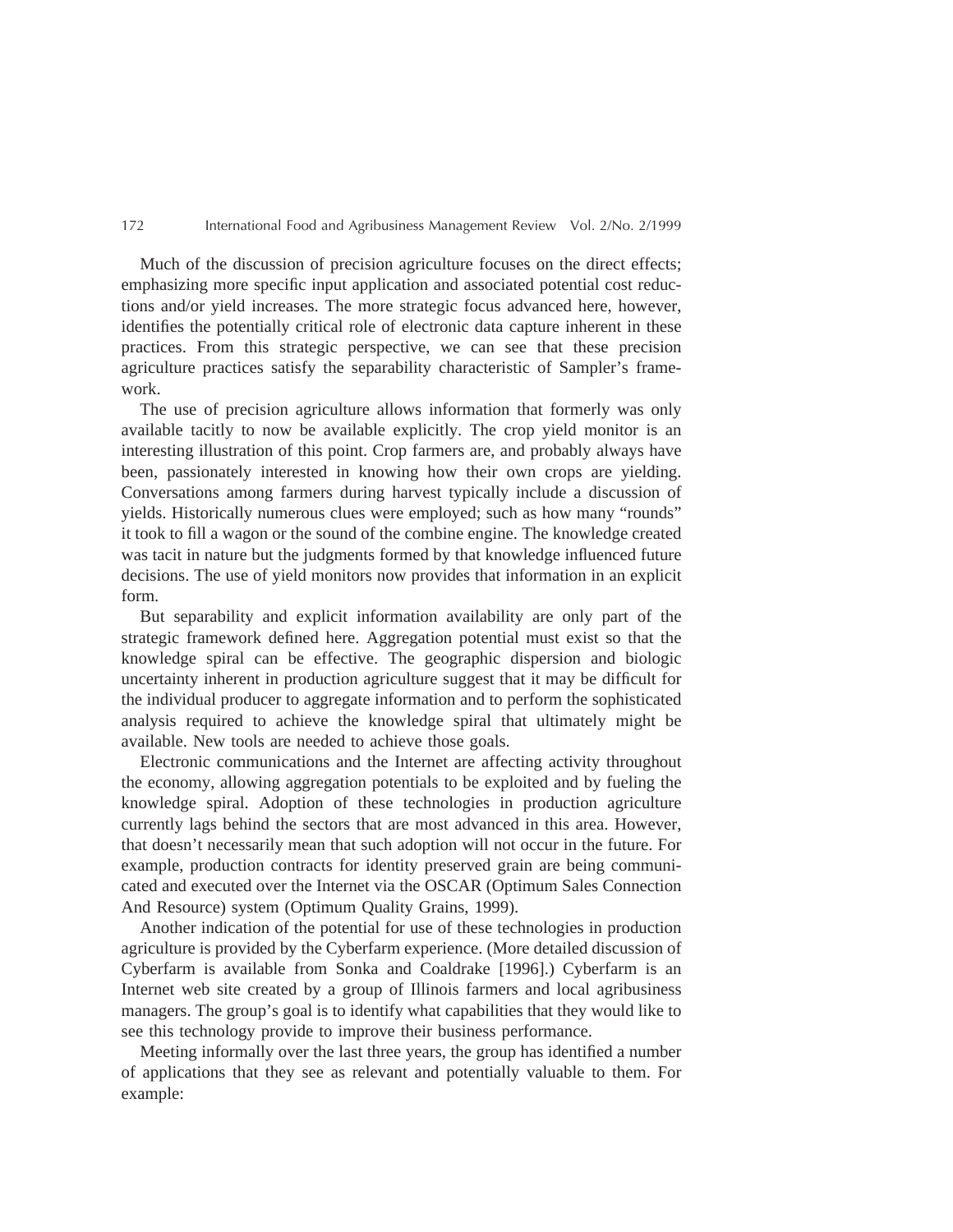- "Posting" yield maps to web sites so that crop consultants and advisors can examine and evaluate that information in preparing recommendations for future action.
- Preparing a land-owner's diary web site, where landowners (who often do not reside in the local area) can be kept informed about weather, production and marketing conditions on an on-going basis.
- Having crop scouts take digital photos of problem areas in fields that then can be communicated to producers on web sites; so that the producers might be able to decide upon actions without physically visiting the site.
- Being able to retrieve transaction data from elevators regarding quantities and quality conditions of grain delivered by the producer.

Although only a few of the applications identified by this group, these illustrate that communication between producers and their suppliers, advisors, and customers is perceived as a high priority need. This should not be surprising because these applications are analogous to important applications of information technology in other sectors.

The Cyberfarm applications are intriguingly consistent with the aggregation potential characteristic identified previously in this paper. The Internet and electronic communications, as illustrated in the Cyberfarm experience, offer the capability to aggregate information from production agricultural sites at much lower cost than ever before available. This means that the analysis function of the NT knowledge spiral can be based upon data from actual farm operations.

This could be a breakthrough of monumental proportions. Throughout the manufacturing sector profound improvements have occurred when systems were implemented that could effectively employ data from their own operations to learn how to reduce costs and improve quality (Crosby, 1979; Deming, 1986). As mentioned previously, rigorous analysis of the transformation of the banking and retail sectors documented that simply using information technology to capture data provided minimal advantage to firms (Peffers and Dos Santos, 1996; Powell and Dent-Micallef, 1997). Rather it is through analysis of aggregated data and effective use of that new knowledge that competitive advantage is gained.

*Possibly* similar advances await production agriculture. However, it has not been documented that the benefits of aggregation will be sufficient to effect such change. Further discussion of this topic will be provided in the next section.

# **A KNOWLEDGE CREATING AGRICULTURE**

Just as it was critically important to examine adoption of information technology across the economy to obtain insights relative to the evolution of precision agriculture, it also is useful to consider changes occurring in the non-production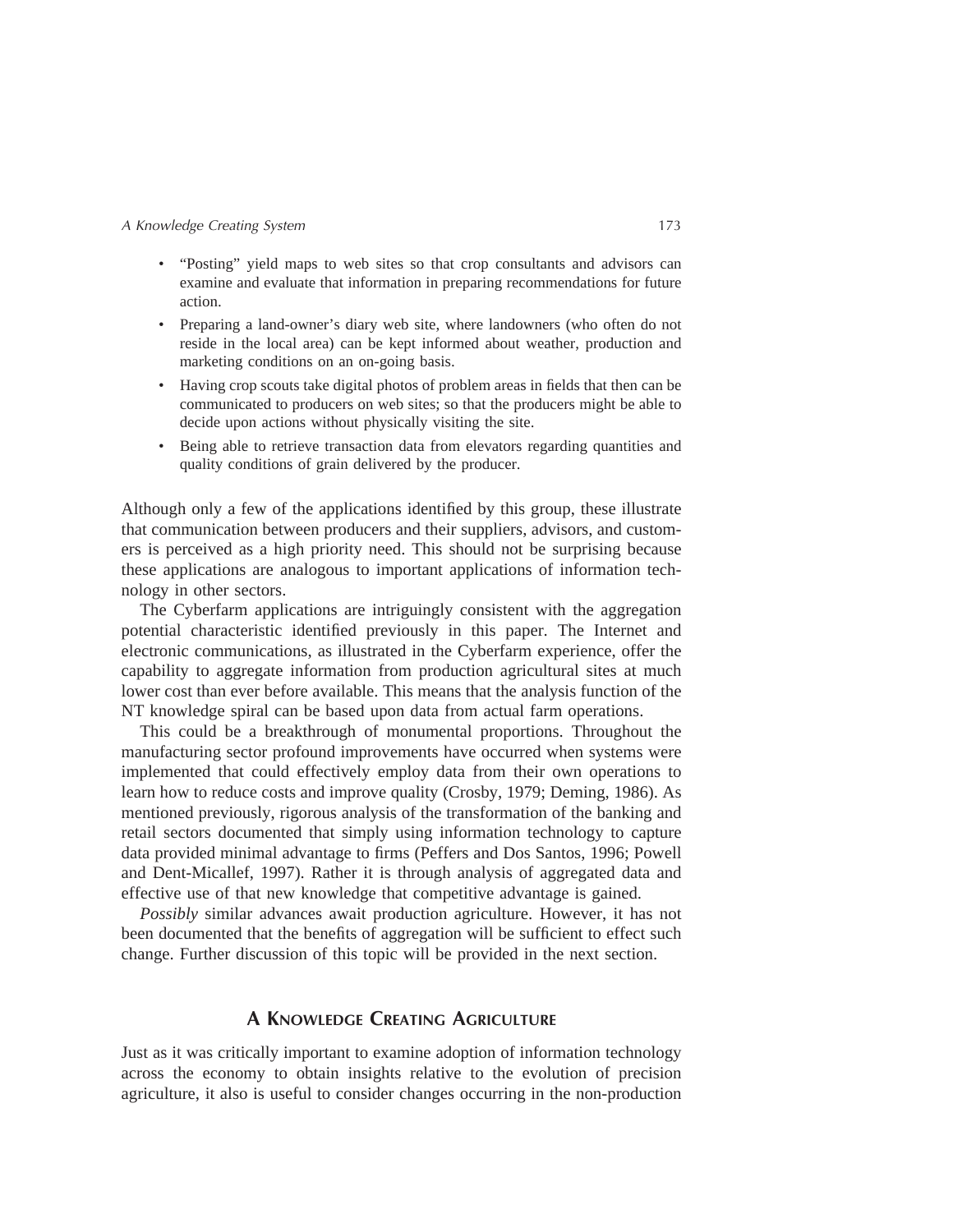

**Figure 2.** The Evolving Agricultural Value Chain

segments of the agricultural value chain. This section will consider these broader sector dimensions.

Figure 2 depicts the agricultural value chain as comprised of five segments; from genetics to consumers. In this figure, physical product is shown as flowing from left to right with cash flowing from right to left through the sector. Feedback information, however, is shown as flowing only from one subsector to the next.

The commodity nature of the sector is visually depicted with brick walls drawn between each segment. This commodity orientation has important implications. First the capability to coordinate a large and diverse sector such as agriculture with minimal information flow throughout the sector has been a major strength. This is one reason that American agriculture has been successful. However, one side effect of this structure is that knowledge creation tends to be concentrated within each segment in the chain rather than across the chain.

Another feature of Figure 2 is the notation of knowledge creation through the use of information technology that is occurring in the sector. Downstream in the sector (towards the right edge) technologies are being employed to provide consumer offerings that are ever more finely tuned to meet the desires of ever smaller consumer segments. The phrase, mass customization, describes this trend. Here the goal is to provide products and services that are customized to meet specific consumer needs but at the low cost levels formerly available only through mass production. Information technologies and practices discussed previously in this article are critical to these developments.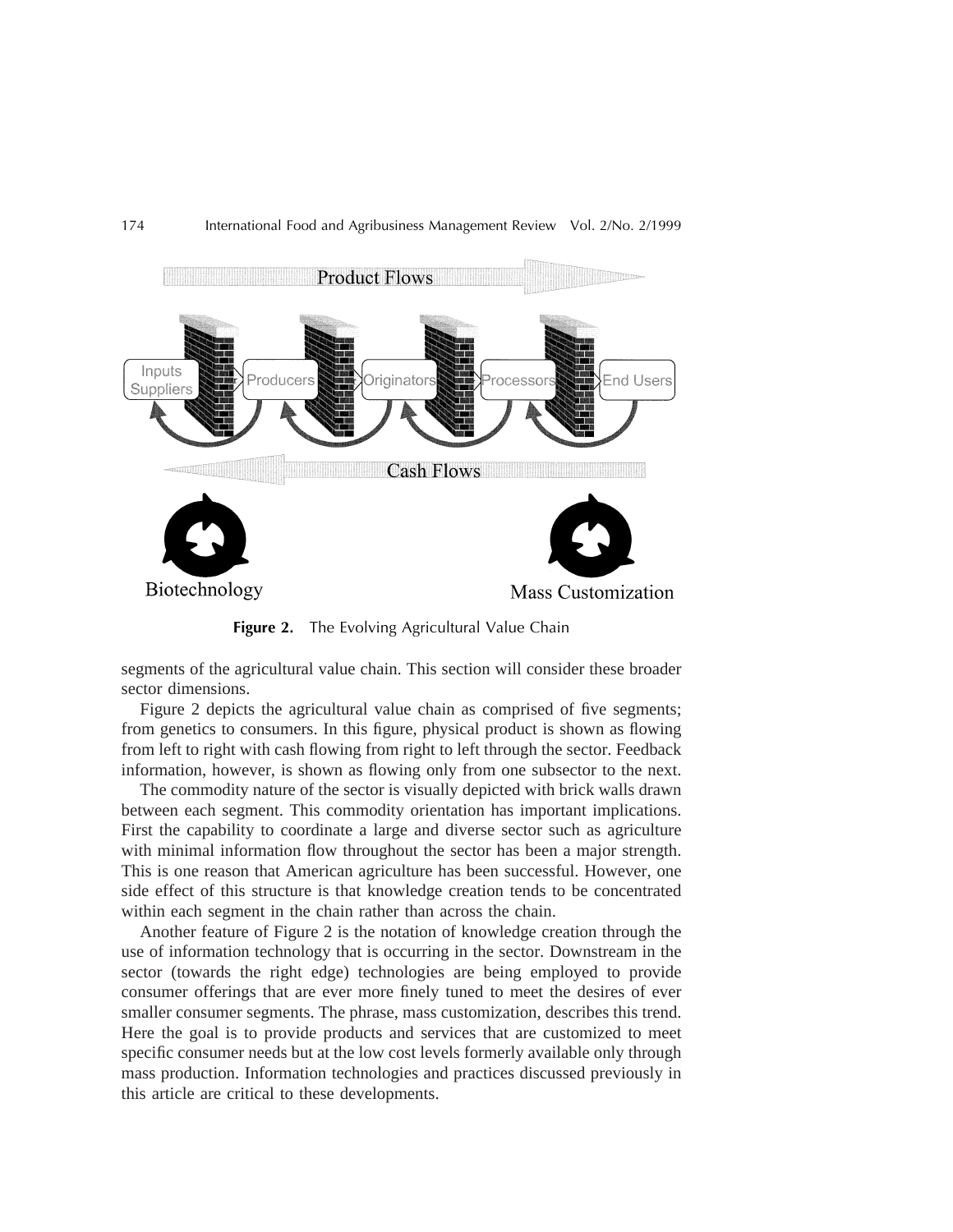At the very upstream edge of the sector (towards the left side of Figure 2), profound changes also are occurring. Clearly the advent of biotechnology and the initial widespread adoption of genetically modified crops has been well documented (Hayenga, 1998). Interestingly, Sampler's framework of transaction characteristics appears applicable here as well. The relevant transaction can be thought of as passing genetic characteristics from one generation to the next. Therefore today's advances in biotechnology techniques can be conceptualized in terms of the specificity of the information that is being transferred. Or in Sampler's terms, we're now able to explicitly separate more information attributes with each transaction. Further the area of bioinformatics focuses on the identification of potentially valuable sequences across phenomenally large and diverse data sets; analogous to the aggregation potential concept.

Figure 2 shows two large knowledge spiral circles to depict the influences of mass customization and biotechnology. This depiction highlights the gap existing at the level of production agriculture. As noted by Schumpeter, capitalism exists to creatively destroy such economic gaps. At least potentially, precision agriculture (defined to include electronic communications) will provide tools instrumental in filling this gap.

As currently depicted, Figure 2 shows information feedback linkages as connecting contiguous sectors. An important potential of precision agriculture is that feedback can flow from downstream consumers and processors to the farmer. For example, information on the baking quality of wheat from specific fields may allow for enhancing system performance in terms of end user needs.

## **MANAGERIAL IMPLICATIONS**

Today's rapidly evolving market and technological forces present numerous challenges to farm and agribusiness managers. Precision agriculture is one of those developments. In the following paragraphs, a number of key managerial implications will be suggested.

*Anticipate the interactions of biotechnology, precision agriculture and electronic communications.*

As implied in the preceding section, sector-wide application of the strategic concepts defined in this article suggests an important insight. From the viewpoint of knowledge creation, similar forces exist across the sector. Further, advances in biotechnology, precision agriculture, and electronic communications are likely to be synergistic in their application. Indeed three knowledge bases are being created in the sector that have not existed in the past. These relate to biotechnology, precision agriculture, and mass customization for customers and consumers. Interestingly, fully exploiting the potentials of each individual knowledge base requires interaction among the three.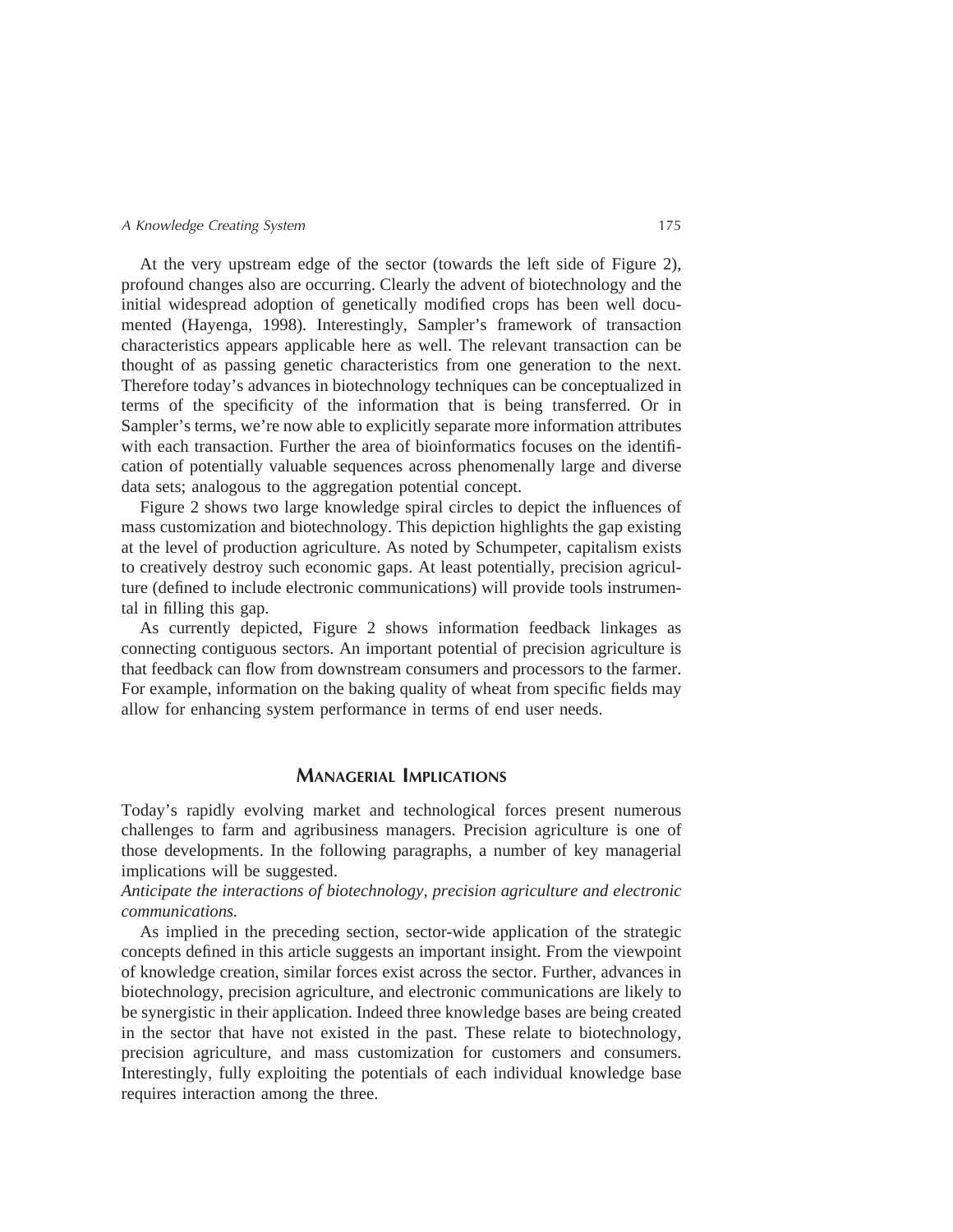#### 176 International Food and Agribusiness Management Review Vol. 2/No. 2/1999

## *Concentrate on timing and sources of value that drive adoption.*

Considerable excitement and enthusiasm exists regarding precision agriculture. However, it's difficult to identify large direct benefits for specific applications. When quantified, the benefits appear to be positive but relatively small. In such situations, it is not helpful to look to econometric analyses of prior data for insights. Instead it is necessary to speculate regarding potential futures, drawing upon conceptual frameworks identified previously.

The Sampler transaction characteristic approach and the NT knowledge spiral suggest a number of important implications:

- Decision makers will strive to make tacit data explicit for transaction elements that are important to them. Therefore adoption of yield monitors is occurring even if direct economic benefits can not be quantified (Nelson, 1998).
- It is likely that aggregation across farm firms will be needed to achieve significant economic benefits.
- Aggregation can provide economic benefits through three means.
- —Enhancing market coordination for farm output;
- —Reducing cost inefficiencies between input suppliers and producers; and
- —Developing new agronomic paradigms to directly improve crop production.
- Interestingly, most attention has been devoted to the third means (agronomic paradigm improvement). However, because of biologic uncertainty and because new research paradigms will be required (National Research Council, 1997), this is the most difficult of the three approaches and likely will require several years before improvements will be forthcoming. Conversely, market coordination benefits and cost reductions do not require new science to be usefully employed. Instead, communication and novel sector linkages have been the key missing links to enhance performance in these areas.

## *Manage intangibles as they become increasingly important.*

Historically, control of physical assets has been of critical importance in production agriculture. The quality and amount of land, livestock, buildings and equipment have been, are, and will continue to be key factors affecting farm profitability. However, all three concepts noted previously (Schumpeter's creative destruction, NT's knowledge spiral, and Sampler's transaction characteristics) stress that intangible, knowledge-based assets will become increasingly important in the future.

If precision agriculture and electronic communications enhance sector coordination and performance as suggested in the prior sections, the most effective managers will need to enhance their skill sets to include management of intangibles. Doing so is likely to include actions such as the following:

• Building information linkages and relationships across the sector value chain;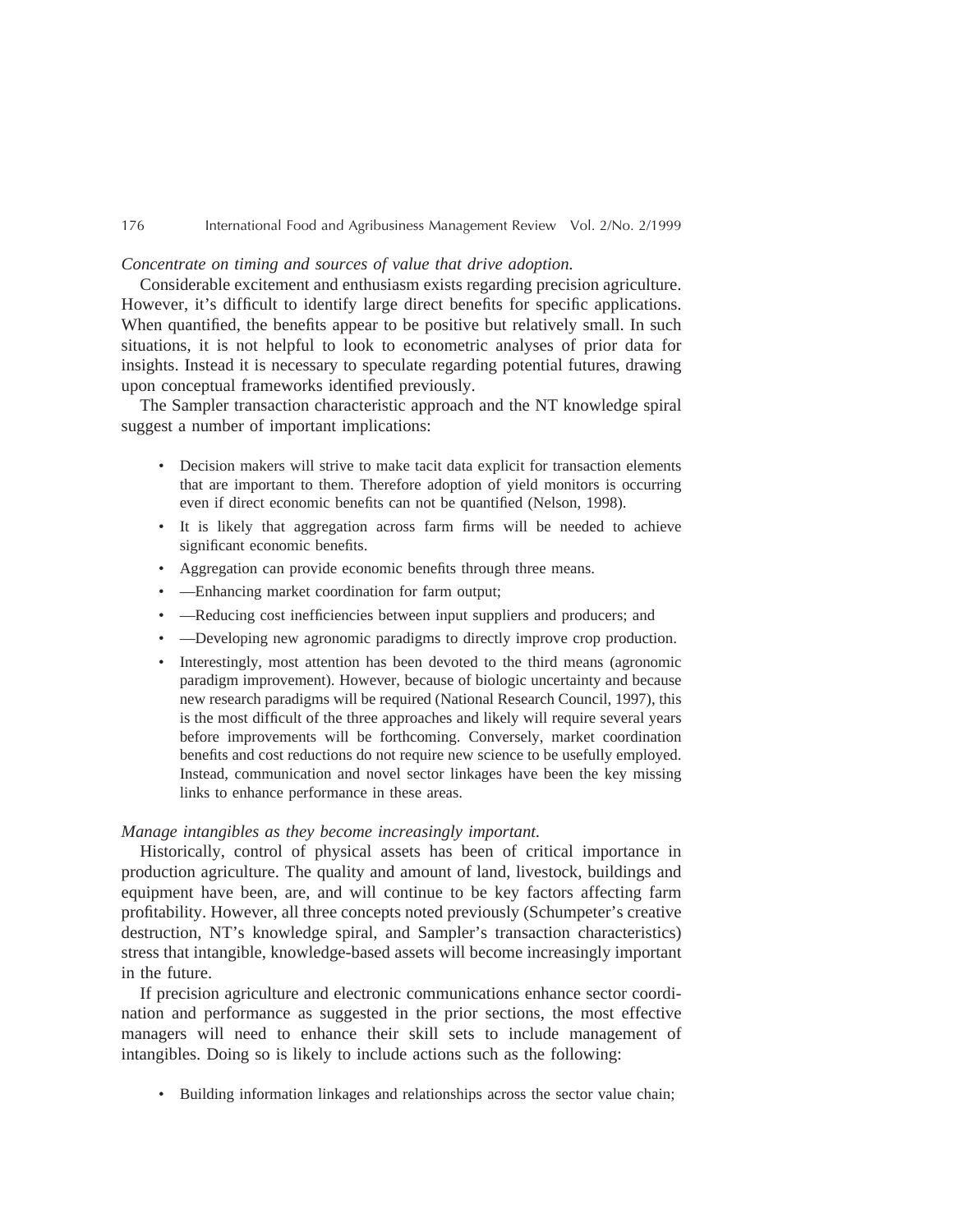- Actively enhancing information management capabilities, even if immediate direct economic benefits are not expected to be large;
- Being able to test and evaluate alternative production systems before the effectiveness of those systems is widely known in the market;
- Monitoring economic and market developments across the agricultural value chain and in other sectors; and
- Understanding both the operational and strategic benefits of technologies that create knowledge in the sector.

## **SUMMARY**

In the last decade, radical advances in the availability and capability of information technology have made substantial impacts on society, partially through redefinition of numerous economic sectors. Within production agriculture, precision agriculture (here thought of as a suite of technologies that includes electronic communications) has attracted considerable attention and interest. However, despite widespread enthusiasm, significant uncertainty exists regarding both the processes that would fuel adoption and general implementation of these technologies and the implications of widespread adoption (if it occurs) on the structure of the agricultural system.

Based upon lessons learned in other sectors of the economy, this article highlights key economic and strategic concepts that can frame the evaluation of information technologies. These concepts are employed as a strategic lens to examine the future evolution of precision agriculture with special attention paid to potential effects upon the broader agricultural and food sector.

Much of the popular media attention and academic research focused on precision agriculture to date has emphasized operational effects at the level of subparts of the individual farm field. These direct effects are, of course, important. The framework advanced in this paper illustrates, however, that the more profound impacts of information technology adoption typically occur at the industry or sector level.

# **NOTE**

1. Of Course, a producer practicing precision agriculture need not necessarily be using all the practices noted.

#### **REFERENCES**

Barney, J. 1991. "Firm Resources and Sustained Competitive Advantage." *Journal of Management, 17*: 99–120.

Burke, J. 1995. *Connections.* New York: Little, Brown and Company.